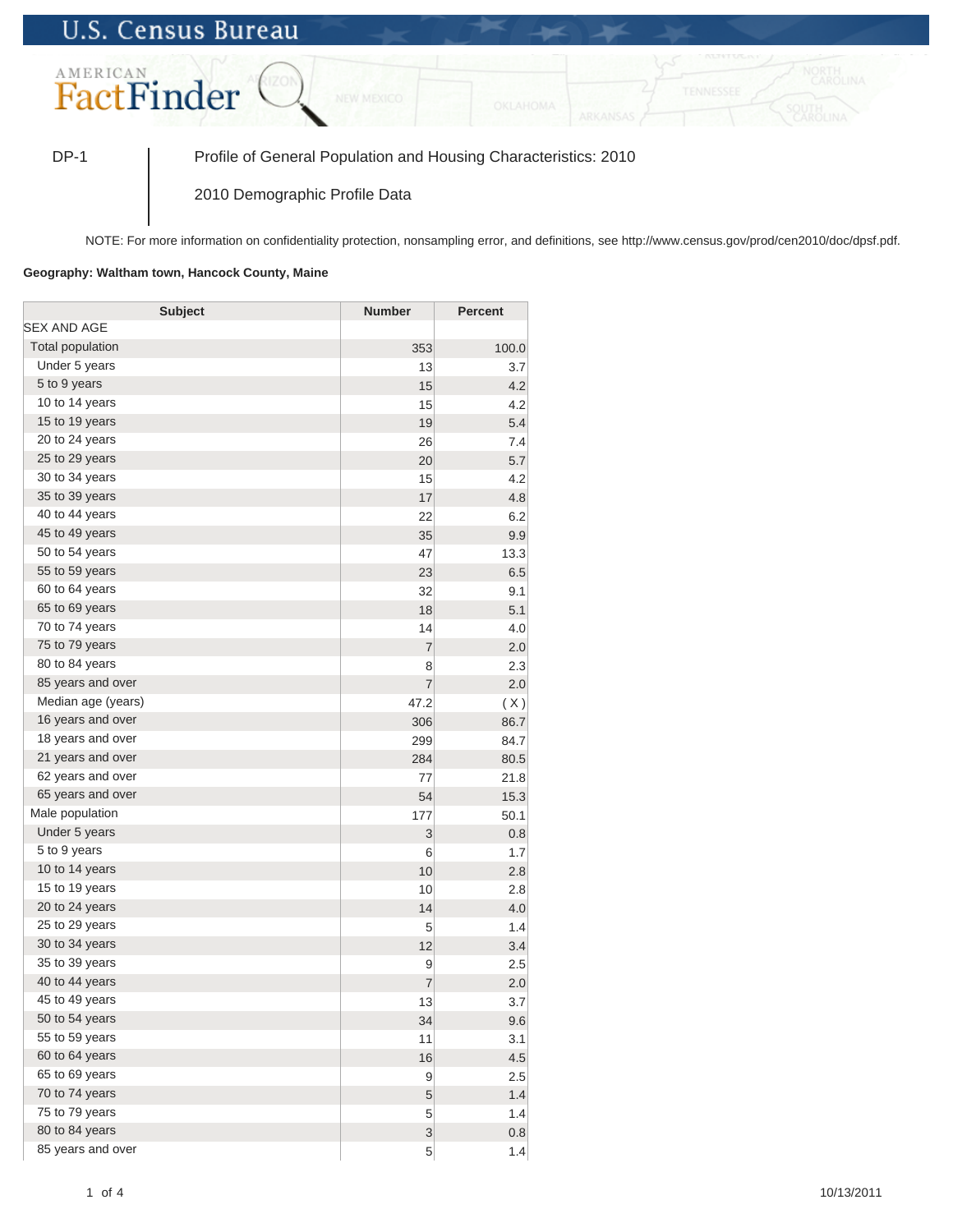| <b>Subject</b>                                                             | <b>Number</b> | <b>Percent</b> |
|----------------------------------------------------------------------------|---------------|----------------|
| Median age (years)                                                         | 49.8          | (X)            |
| 16 years and over                                                          | 156           | 44.2           |
| 18 years and over                                                          | 152           | 43.1           |
| 21 years and over                                                          | 142           | 40.2           |
| 62 years and over                                                          | 38            | 10.8           |
| 65 years and over                                                          | 27            | 7.6            |
| Female population                                                          | 176           | 49.9           |
| Under 5 years                                                              | 10            | 2.8            |
| 5 to 9 years                                                               | 9             | 2.5            |
| 10 to 14 years                                                             | 5             | 1.4            |
| 15 to 19 years                                                             | 9             | 2.5            |
| 20 to 24 years                                                             | 12            | 3.4            |
| 25 to 29 years                                                             | 15            | 4.2            |
| 30 to 34 years                                                             | 3             | 0.8            |
| 35 to 39 years                                                             | 8             | 2.3            |
| 40 to 44 years                                                             | 15            | 4.2            |
| 45 to 49 years                                                             | 22            | 6.2            |
| 50 to 54 years                                                             | 13            | 3.7            |
| 55 to 59 years<br>60 to 64 years                                           | 12            | 3.4            |
| 65 to 69 years                                                             | 16            | 4.5            |
| 70 to 74 years                                                             | 9             | 2.5            |
| 75 to 79 years                                                             | 9             | 2.5            |
| 80 to 84 years                                                             | 2             | 0.6            |
| 85 years and over                                                          | 5<br>2        | 1.4<br>0.6     |
| Median age (years)                                                         | 45.4          |                |
| 16 years and over                                                          | 150           | (X)<br>42.5    |
| 18 years and over                                                          | 147           | 41.6           |
| 21 years and over                                                          | 142           | 40.2           |
| 62 years and over                                                          | 39            | 11.0           |
| 65 years and over                                                          | 27            | 7.6            |
| <b>RACE</b>                                                                |               |                |
| <b>Total population</b>                                                    | 353           | 100.0          |
| One Race                                                                   | 352           | 99.7           |
| White                                                                      | 352           | 99.7           |
| <b>Black or African American</b>                                           | 0             | 0.0            |
| American Indian and Alaska Native                                          | 0             | 0.0            |
| Asian                                                                      | 0             | 0.0            |
| Asian Indian                                                               | 0             | 0.0            |
| Chinese                                                                    | 0             | 0.0            |
| Filipino                                                                   | 0             | 0.0            |
| Japanese                                                                   | 0             | 0.0            |
| Korean                                                                     | 0             | 0.0            |
| Vietnamese                                                                 | 0             | 0.0            |
| Other Asian [1]                                                            | 0             | 0.0            |
| Native Hawaiian and Other Pacific Islander                                 | 0             | 0.0            |
| Native Hawaiian                                                            | 0             | 0.0            |
| Guamanian or Chamorro                                                      | 0             | 0.0            |
| Samoan                                                                     | 0             | 0.0            |
| Other Pacific Islander [2]                                                 | 0             | 0.0            |
| Some Other Race                                                            | 0             | 0.0            |
| Two or More Races                                                          | 1             | 0.3            |
| White; American Indian and Alaska Native [3]                               | 0             | 0.0            |
| White; Asian [3]                                                           | 0             | 0.0            |
| White; Black or African American [3]                                       | 1             | 0.3            |
| White; Some Other Race [3]                                                 | 0             | 0.0            |
| Race alone or in combination with one or more other<br>races: [4]<br>White | 353           | 100.0          |
| <b>Black or African American</b>                                           | 1             | 0.3            |
| American Indian and Alaska Native                                          | 0             | 0.0            |
|                                                                            |               |                |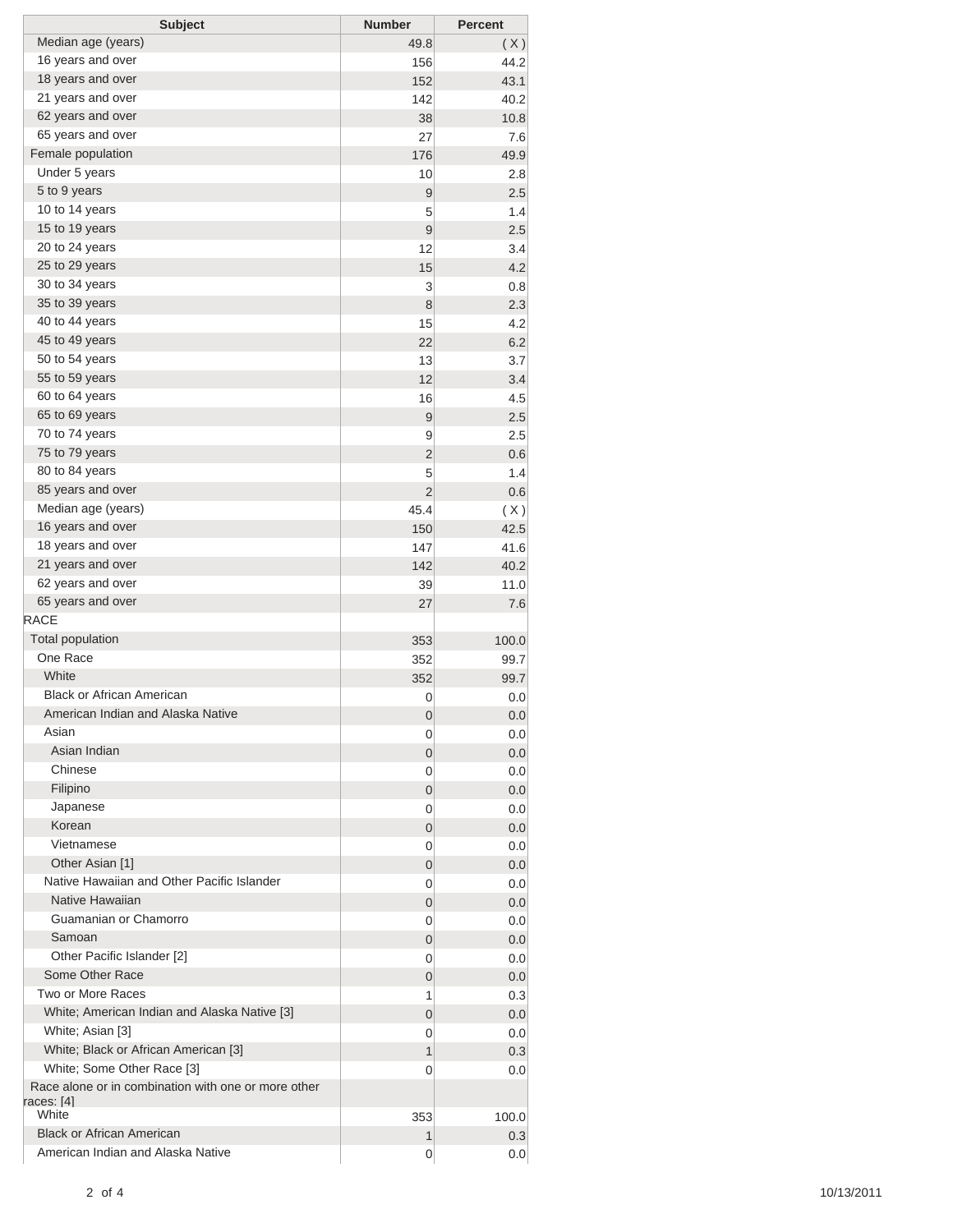| <b>Subject</b>                                   | <b>Number</b>  | <b>Percent</b> |
|--------------------------------------------------|----------------|----------------|
| Asian                                            | 0              | 0.0            |
| Native Hawaiian and Other Pacific Islander       | 0              | 0.0            |
| Some Other Race                                  | 0              | 0.0            |
| HISPANIC OR LATINO                               |                |                |
| <b>Total population</b>                          | 353            | 100.0          |
| Hispanic or Latino (of any race)                 | 2              | 0.6            |
| Mexican                                          | $\overline{0}$ | 0.0            |
| Puerto Rican                                     | 0              | 0.0            |
| Cuban                                            | 0              | 0.0            |
| Other Hispanic or Latino [5]                     | 2              | 0.6            |
| Not Hispanic or Latino                           | 351            | 99.4           |
| HISPANIC OR LATINO AND RACE                      |                |                |
| <b>Total population</b>                          | 353            | 100.0          |
| Hispanic or Latino                               | 2              | 0.6            |
| White alone                                      | 2              | 0.6            |
| Black or African American alone                  | 0              | 0.0            |
| American Indian and Alaska Native alone          | 0              | 0.0            |
| Asian alone                                      | 0              | 0.0            |
| Native Hawaiian and Other Pacific Islander alone | $\overline{0}$ | 0.0            |
| Some Other Race alone                            | 0              | 0.0            |
| Two or More Races                                | $\overline{0}$ | 0.0            |
| Not Hispanic or Latino                           | 351            | 99.4           |
| White alone                                      | 350            | 99.2           |
| Black or African American alone                  | 0              | 0.0            |
| American Indian and Alaska Native alone          | 0              | 0.0            |
| Asian alone                                      | 0              | 0.0            |
| Native Hawaiian and Other Pacific Islander alone | $\overline{0}$ | 0.0            |
| Some Other Race alone                            | 0              | 0.0            |
| Two or More Races                                | 1              | 0.3            |
| <b>RELATIONSHIP</b>                              |                |                |
| Total population                                 | 353            | 100.0          |
| In households                                    | 353            | 100.0          |
| Householder                                      | 150            | 42.5           |
| Spouse [6]                                       | 81             | 22.9           |
| Child                                            | 80             | 22.7           |
| Own child under 18 years                         | 45             | 12.7           |
| Other relatives                                  | 14             | 4.0            |
| Under 18 years                                   | 7              | 2.0            |
| 65 years and over                                | 3              | 0.8            |
| <b>Nonrelatives</b>                              | 28             | 7.9            |
| Under 18 years                                   | 2              | 0.6            |
| 65 years and over                                | 1              | 0.3            |
| Unmarried partner                                | 19             | 5.4            |
| In group quarters                                | 0              | 0.0            |
| Institutionalized population<br>Male             | 0              | 0.0            |
|                                                  | 0              | 0.0            |
| Female                                           | 0              | 0.0            |
| Noninstitutionalized population                  | 0              | 0.0            |
| Male                                             | 0              | 0.0            |
| Female                                           | 0              | 0.0            |
| HOUSEHOLDS BY TYPE                               |                |                |
| <b>Total households</b>                          | 150            | 100.0          |
| Family households (families) [7]                 | 103            | 68.7           |
| With own children under 18 years                 | 28             | 18.7           |
| Husband-wife family                              | 81             | 54.0           |
| With own children under 18 years                 | 16             | 10.7           |
| Male householder, no wife present                | 7              | 4.7            |
| With own children under 18 years                 | 5              | 3.3            |
| Female householder, no husband present           | 15             | 10.0           |
| With own children under 18 years                 | 7              | 4.7            |